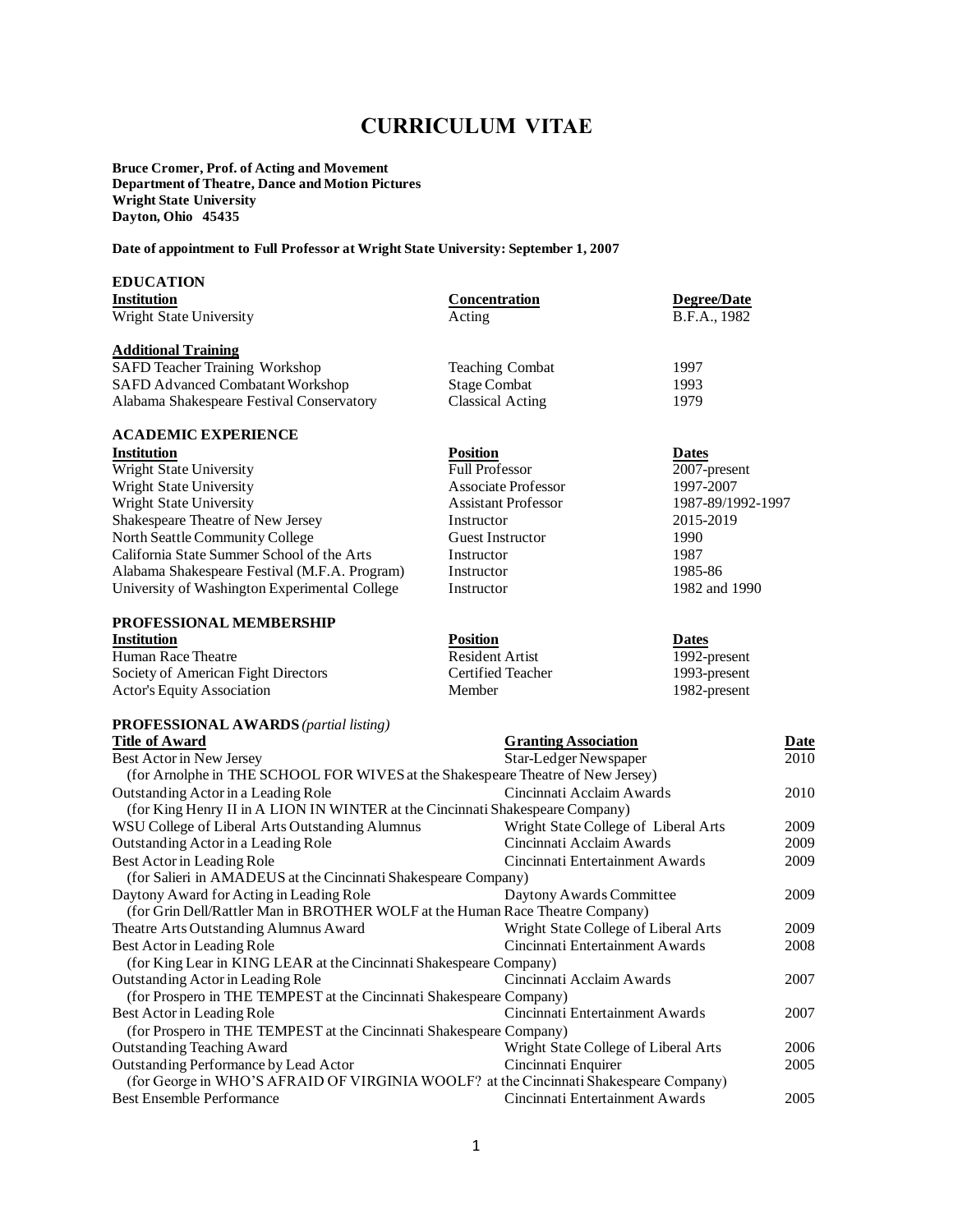| (for cast in WHO'S AFRAID OF VIRGINIA WOOLF? at the Cincinnati Shakespeare Company) |                                 |      |
|-------------------------------------------------------------------------------------|---------------------------------|------|
| Daytony Award for Excellence in Acting                                              | Daytony Awards Committee        | 2005 |
| (for Prospero in THE TEMPEST at the Human Race Theatre Company)                     |                                 |      |
| Daytony Award of Special Recognition                                                | Daytony Awards Committee        | 2005 |
| (for One-Man Show UNDERNEATH THE LINTEL at the Dayton Theatre Guild)                |                                 |      |
| Best Leading Actor                                                                  | Cincinnati Entertainment Awards | 2004 |
| (for Robert in BLUE/ORANGE at the Ensemble Theatre of Cincinnati)                   |                                 |      |
| Daytony Award for Ensemble Performance                                              | Daytony Awards Committee        | 2004 |
| (for cast in THE DRAWER BOY at the Human Race Theatre Company)                      |                                 |      |
| Enquirer Theatre Award for Best Leading Actor                                       | Cincinnati Enquirer             | 2003 |
| (for Macbeth in MACBETH at the Human Race Theatre Company)                          |                                 |      |
| Dayton Daily News Best Actor Award                                                  | Dayton Daily News               | 2002 |

## **TEACHING**

#### **Courses Taught at Wright State University**

TH 141 – Acting Warm-ups

TH 142 – Acting Warm-ups

TH 143 - Acting Warm-ups

TH 144 – Acting I (Stanislavski)

TH 145 – Acting I (Text Analysis)

TH 146 – Acting I (Character)

TH 147 – Acting Aesthetics (Contemporary Acting)

TH 148 – Acting Aesthetics (Classical Acting)

TH 149 – Acting Aesthetics (Auditioning and the Profession)

TH 241/2400 – Movement for the Actor I (Laban and Body Language)

TH 242/2410 – Movement for the Actor I (Improvisation)

TH 246 – Acting II (Character)

TH 341 – Movement for the Actor II (Masks and Physical Comedy)

TH 342 – Movement for the Actor II (Moving Shakespeare)

TH 346/3450 – Acting III (Playing Shakespeare)

TH 399 – Studies in Selected Subjects (Contemporary Acting, Shakespeare, etc.)

TH 413/4130 – Acting Professionally

TH 441/4400 – Movement for the Actor III (Stage Combat I)

TH 442/4410 – Movement for the Actor III (Stage Combat II)

TH 444/4440 – Acting IV (Comedy of Manners)

TH 445 – Acting IV (Contemporary Acting)

### **Other**

Regularly teach tutorials out of class-time during Spring stage combat classes: weekly, one-hour sessions per couple Regularly coach audition pieces for students preparing for auditions Teach with colleagues weekly during Actors' Rep sessions for the Acting majors

# **CREATIVE SCHOLARSHIP** *(since 2007 appointment to Full Professor)*

#### **Acting**

THE THREE MUSKETEERS (Cardinal Richelieu) – Shakespeare Theatre of New Jersey, 2019 DARK WATERS (Kim Burke) – Focus Features film, directed by Todd Haynes, with Mark Ruffalo, 2019 A CHRISTMAS CAROL (Scrooge) – Cincinnati Playhouse in the Park, 2018 ST. NICHOLAS (The Critic) – Ensemble Theatre Cincinnati, 2018 TITUS ANDRONICUS (Titus) - Shakespeare Theatre of New Jersey, 2018 COMPLETE WORKS OF SHAKESPEARE, ABRIDGED (Jesse/Bruce) - Human Race Theatre Company, 2018 BURIED CHILD (Dodge) - Xavier University, Equity Guest Artist, 2018 A CHRISTMAS CAROL (Scrooge) - Cincinnati Playhouse in the Park, 2017 A MIDSUMMER NIGHT'S DREAM (Quince/Egeus) – Shakespeare Theatre of New Jersey, 2017 A CHRISTMAS CAROL (Scrooge) – Cincinnati Playhouse in the Park, 2016 THE LEGEND OF GEORGIA McBRIDE (Tracy/Bobby) – Ensemble Theatre Cincinnati, 2016 CORIOLANUS (Menenius) – Shakespeare Theatre of New Jersey, 2016 A CHRISTMAS CAROL (Scrooge) – Cincinnati Playhouse in the Park, 2015 DEATH OF A SALESMAN (Willy) – Cincinnati Shakespeare Company, 2015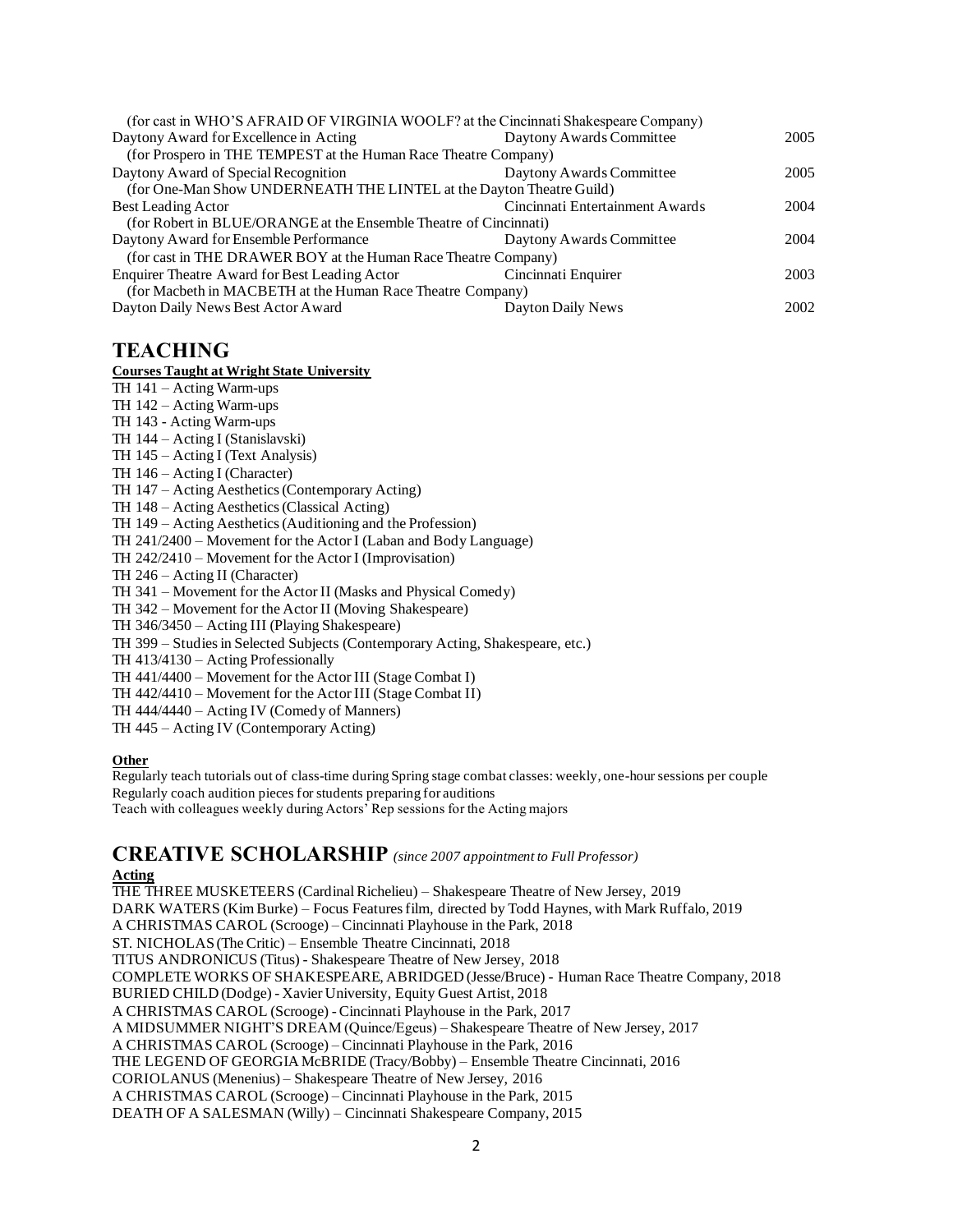LOVE'S LABOUR'S LOST (Holofernes) – Shakespeare Theatre of New Jersey, 2015 WAITING FOR GODOT (Estragon) – Cincinnati Shakespeare Company, 2015 A CHRISTMAS CAROL (Scrooge) – Cincinnati Playhouse in the Park, 2014 AN ILIAD (The Poet and all other characters) – Ensemble Theatre Cincinnati, 2014 THE ALCHEMIST (Subtle) – Shakespeare Theatre of New Jersey, 2014 ROSENCRANTZ AND GUILDENSTERN ARE DEAD (Claudius) – Cincinnati Shakespeare Company, 2014 HAMLET (Claudius) – Cincinnati Shakespeare Company, 2014 A CHRISTMAS CAROL (Scrooge) – Cincinnati Playhouse in the Park, 2013 AS YOU LIKE IT (Duke Senior/Duke Frederick) – Shakespeare Theatre of New Jersey, 2013 RACE (Charles Strickland) – Human Race Theatre Company, 2013 FREUD'S LAST SESSION (C.S. Lewis) – Ensemble Theatre Cincinnati, 2013 A CHRISTMAS CAROL (Scrooge) – Cincinnati Playhouse in the Park, 2012 THE SANDMAN (Dr. Copelius) – Covington Performing Arts Center, 2012 TO KILL A MOCKINGBIRD (Atticus Finch) – Cincinnati Shakespeare Company, 2012 NEXT TO NORMAL (Dan) – Ensemble Theatre Cincinnati, 2012 TIME STANDS STILL (Richard) – Ensemble Theatre Cincinnati, 2012 SPEAKING IN TONGUES (Peter/Neil/John) – Cincinnati Playhouse in the Park, 2012 A CHRISTMAS CAROL (Scrooge) – Cincinnati Playhouse in the Park, 2011 ROMEO AND JULIET (all roles) – Dayton Philharmonic Orchestra, 2011 MAN FOR ALL SEASONS (Thomas More) – Cincinnati Shakespeare Company, 2011 TIMON OF ATHENS (Apemantus) – Shakespeare Theatre of New Jersey, 2011 NEXT FALL (Butch) – Ensemble Theatre Cincinnati, 2011 A CHRISTMAS CAROL (Scrooge) – Cincinnati Playhouse in the Park, 2010 THE 39 STEPS (Clown 1) – Human Race Theatre Company, 2010 MUCH ADO ABOUT NOTHING (Benedick) – Cincinnati Shakespeare Company, 2010 THE VERTICAL HOUR (Oliver Lucas) – Human Race Theatre Company, 2010 A CHRISTMAS CAROL (Scrooge) – Cincinnati Playhouse in the Park, 2009 THE LION IN WINTER (Henry II) – Cincinnati Shakespeare Company, 2009 THE SCHOOL FOR WIVES (Arnolphe) – Shakespeare Theatre of New Jersey, 2009 A LITTLE NIGHT MUSIC (Frederik) – New Stage Collective, 2009 BROTHER WOLF (Grin Dell/Rattler Man) – Human Race Theatre Company, 2009 A CHRISTMAS CAROL (Scrooge) – Cincinnati Playhouse in the Park, 2008 THE BLACK CROOK PROJECT (Reader), Human Race Theatre, 2008 TRAVELS OF ANGELICA (Reader), Cincinnati Playhouse in the Park, 2008 WAITING FOR GIOVANNI (Reader), Yellow Springs Arts Council, 2008 Reading, BLUE MOON DANCING (Reader), Cincinnati Playhouse in the Park, 2008 AMADEUS (Salieri) – Cincinnati Shakespeare Company, 2008 KING LEAR (Lear) – Cincinnati Shakespeare Company, 2008 A CHRISTMAS CAROL (Scrooge) – Cincinnati Playhouse in the Park, 2007 THE TEMPEST (Prospero) – Cincinnati Shakespeare Company, 2007 I AM MY OWN WIFE (Charlotte Mahlsdorf, etc.) – Human Race Theatre Company, 2007

### **Voice-Overs/Narration**

THE MEMPHIS BELLE (Capt. Robert Morgan) - ThinkTV, Dayton, 2019 THE CAKE (British Baking Show Host) - Human Race Theatre Company, 2019 WEALTHQUEST COMMERCIAL (Retired Corporate Worker) – Red Echo Post, Cincinnati, 2017 OUR OHIO (twenty or so episodes) - ThinkTV, Dayton, 2007-2017 ROMEO AND JULIET (Narrator) - Dayton Philharmonic Orchestra, 2010 THE COMPOSER IS DEAD (Narrator) - Dayton Philharmonic Orchestra, 2008 THE NEW SELLING OF AMERICA (Narrator) - ThinkTV, Dayton, 2008 GOODBYE THE LEVEE HAS BROKEN (character voices) - ThinkTV, Dayton A DEATH IN THE WOODS (on-camera reader) - ThinkTV, Dayton THE POWER OF COMMUNITY: HOW CUBA SURVIVED PEAK OIL (Narrator) - The Community Solution, 2006

#### **Directing**

PETER AND THE STARCATCHER – Wright State University, 2019 BOSTON MARRIAGE – Wright State University, 2018 MACBETH – Wright State University, 2017 BETRAYAL – Xavier University, 2016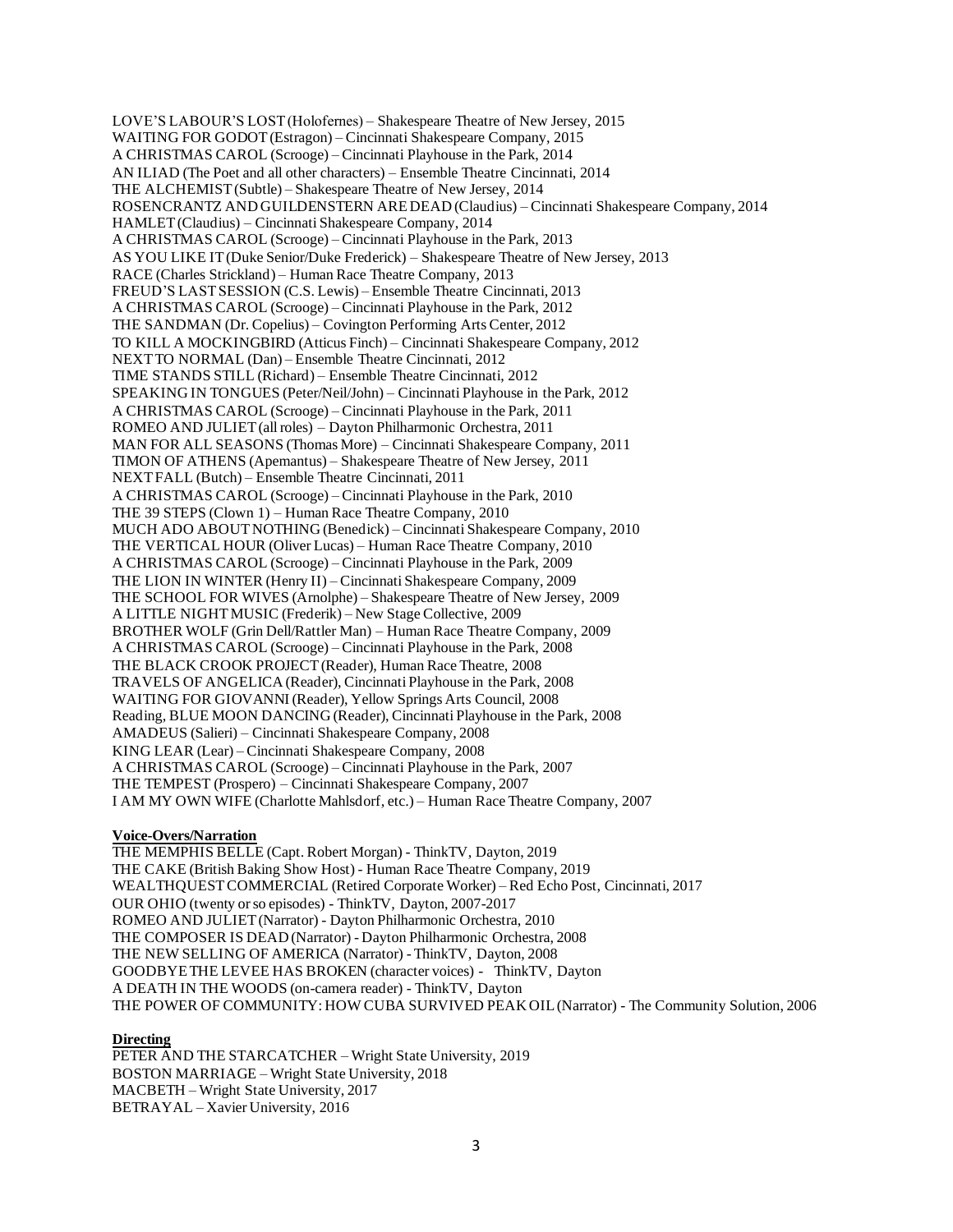KITH AND KIN – Shakespeare Theatre of New Jersey, 2015 DISCHORD IN THE SPHERES – Shakespeare Theatre of New Jersey, 2014 BARNABY RUDGE: PART TWO – Wright State University, 2012 BARNABY RUDGE: PART ONE – Wright State University, 2011 CYMBELINE- Wright State University, 2009 ANGELS IN AMERICA: PERESTROIKA – Wright State University, 2009 ANGELS IN AMERICA: MILLENIUM APPROACHES – Wright State University, 2008 THE TEMPEST – Wright State University, 2007

### **Fight Direction**

PETER AND THE STARCATCHER (unarmed, found objects) - Wright State University, 2019 NOISES OFF (comic unarmed, falls, etc.) – Cincinnati Shakespeare Company, 2019 WOYCZEK (unarmed) – Wright State University, 2019 MOTHER COURAGE (sword dance) – Wright State University, 2019 CURIOUS INCIDENT OF THE DOG AT NIGHTTIME (unarmed) – Wright State University, 2018 CRAZY FOR YOU (Western bar-room brawl) – Wright State University, 2018 MEMORY OF WATER (unarmed) - Wright State University, 2018 THE GRAPES OF WRATH (unarmed) - Wright State University, 2018 URINETOWN (unarmed) - Wright State University, 2017 HENRY VI and RICHARD III (lance, axe, broadsword, shield) – Cincinnati Shakespeare Company - 2017 HENRY VI (quarterstaff, broadsword) – Cincinnati Shakespeare Company- 2016 THIS IS OUR YOUTH (unarmed) – Xavier University, 2016 PETER PAN (single sword, hook, small sword, spear, etc.) – Wright State University, 2015 DEATH OF A SALESMAN (unarmed, umbrella) – Cincinnati Shakespeare Company, 2015 ROMEO AND JULIET (knife, sticks, unarmed) – Wright State University 2014 AUGUST: OSAGE COUNTY (unarmed, frying pan) - Human Race Theatre, 2010 THE LIGHT IN THE PIAZZA (unarmed) – Wright State University, 2009 CYMBELINE(quarterstaff, broadsword, single sword) - Wright State University, 2009 ANGELS IN AMERICA: PERESTROIKA (unarmed) – Wright State University, 2009 ROMEO AND JULIET (rapier and dagger, unarmed, food) - Human Race Theatre, 2008 MOTHER COURAGE (fall) – University of Dayton, 2008 GEORGIA BOYS (unarmed) – Wright State University, 2008 THOROUGHLY MODERN MILLIE (unarmed) – Wright State University, 2008 ANGELS IN AMERICA: MILLENIUM APPROACHES (unarmed) – Wright State University, 2008 THE FANTASTICKS (single sword, unarmed) - Wright State University, 2008 WEST SIDE STORY (knives, unarmed) - Wright State University, 2007 GUYS AND DOLLS (unarmed) - Yellow Springs High School, 2007

## **Other University Service** *(since appointment to Full Professor)*

#### **Ongoing Service**

Area Co-Coordinator of Acting/Musical Theatre 2012-2016

Talking to prospective students and parents in half-hour interviews

Auditioning prospective students for Professional Actor Training Program

Attending and giving feedback for Wright State Theatre productions (in the Festival Playhouse, Herbst Theatre, and Directing Lab); average of six to ten per year

Writing letters of recommendation for students (often resulting in their acceptance into graduate programs, internships, acting jobs, etc.) – average of eight to ten per year

Evaluation meetings with Freshman and Sophomore PATP students, at the end of semesters

Department Committees (since 2007): Bylaws Committee (Chair), PTR Committee, Season Selection Committee, Acting Search **Committees** 

#### **Past Service**

Stage combat demonstrations for WSU Take Your Daughters to Work - 1997, 1999, 2003, 2004, 2008, 2009, 2015, 2017, 2018 Developed (and funded) web-sites for Wright State productions of BOSTON MARRIAGE, MACBETH, SOUTH PACIFIC, CORIOLANUS, INTO THE WOODS, UNCLE VANYA, BLITHE SPIRIT, RAGTIME, AS YOU LIKE IT, SHAPE OF THINGS, and THE ELEPHANT MAN – 2004-2017

Adapted and Co-Directed Shakespeare scenes for ArtsGala – 2017-2019

Performed Captain Hook in PETER PAN - 2015

Organized (with Victoria Oleen) and attended the third Annual Theatre Dept. Alumni Reunion - 2004